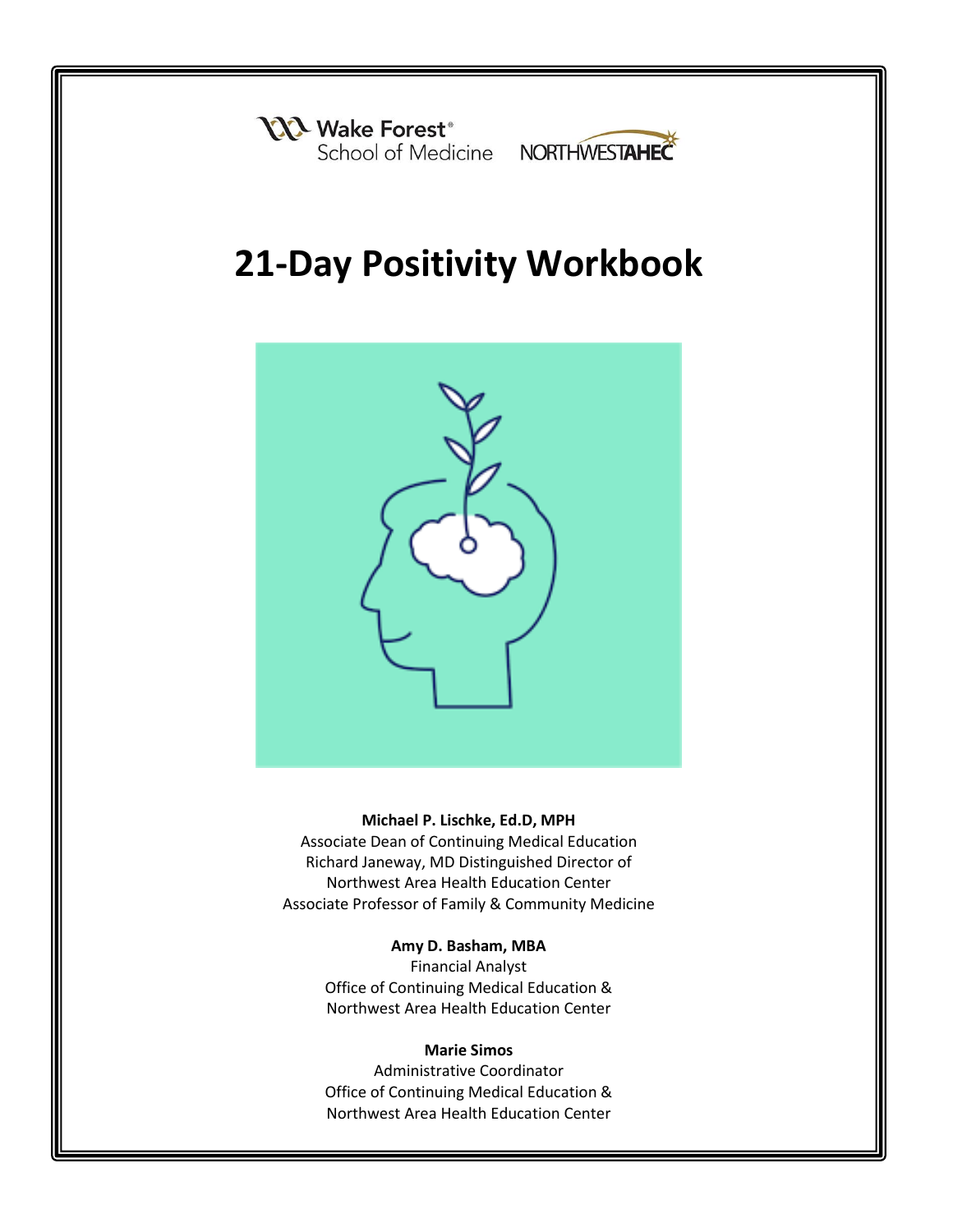



### **Northwest AHEC/Office of Continuing Medical Education's**

## **21-Day Challenge**

This simple workbook was based upon Shawn Achor, CEO of Good Think, Inc. and his book, The Happiness Advantage as well as his May 2011, TedTalk, [https://www.ted.com/talks/shawn\\_achor\\_the\\_happy\\_secret\\_to\\_better\\_work](https://www.ted.com/talks/shawn_achor_the_happy_secret_to_better_work)

By doing the following 5 things each day for 21 days you can rewire your brain to become more positive, allowing it to work more optimistically and more successfully.

- 1. Identify and document 3 new things (each day) for which you are grateful so that your brain retains the pattern of scanning the world not for the negative but for the positive first.
- 2. Briefly journal about one positive experience you had in the past 24 hours this allows your brain to relive that positive experience.
- 3. Exercise this reminds our brain that our behavior matters.
- 4. Plan, Do and Document a random act of kindness perform a simple random act of kindness (send an email/call/tell someone each day and thank, praise and/or acknowledge something they did/do that you appreciate and/or admire). Document how that person reacts.
- 5. Complete a meditation exercise this helps our brain reduce our cultural multi-tasking tendencies so we can focus on the task at hand.

Cheers, Michael, Amy and Marie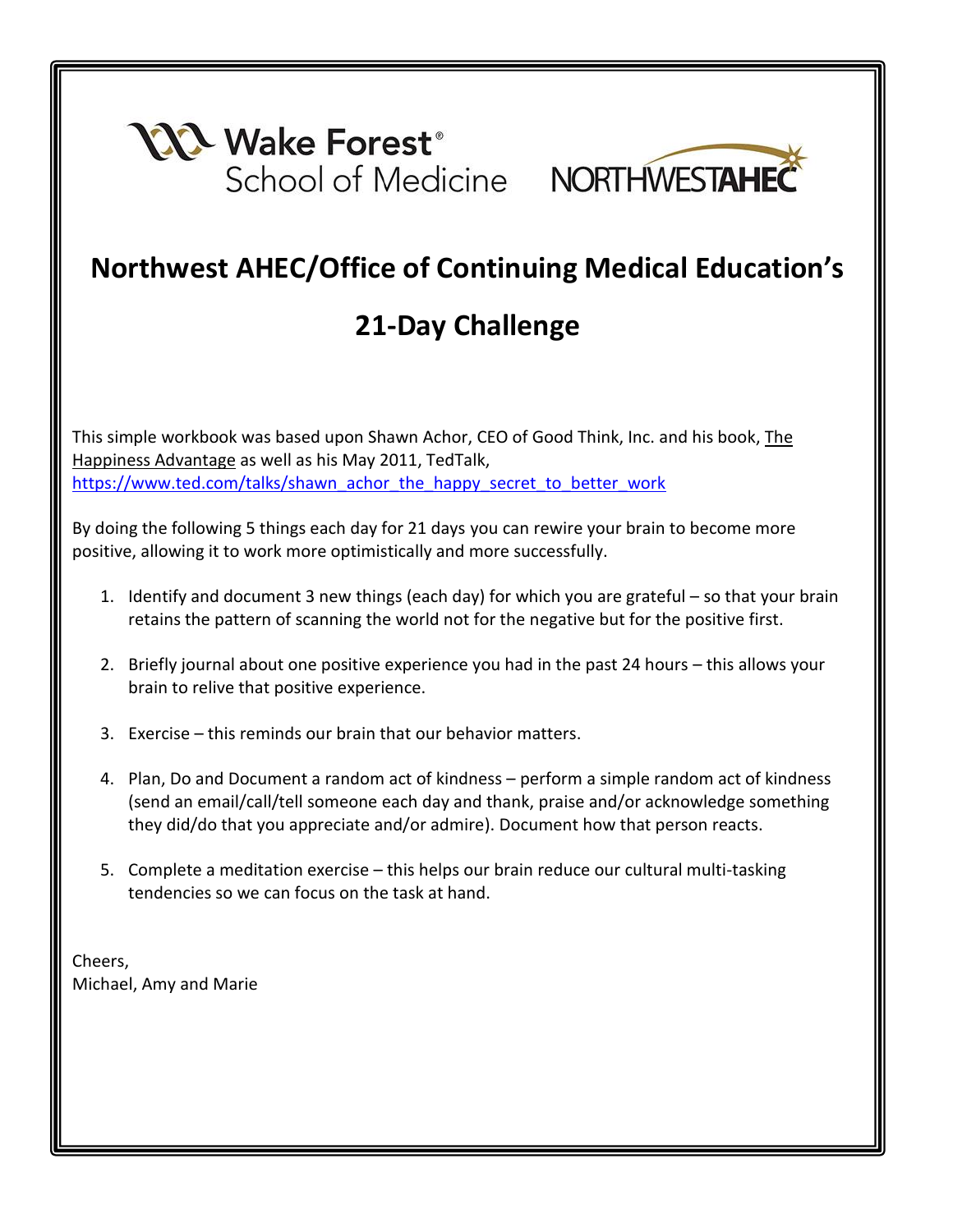|       | N Wake Forest <sup>®</sup><br>School of Medicine NORTHWESTAHEC |  |
|-------|----------------------------------------------------------------|--|
| Day 1 |                                                                |  |
|       | 1. Three new things for which I am grateful today:             |  |
|       |                                                                |  |
|       | 2.                                                             |  |
|       | 2. Journal about one positive experience in last 24-hours:     |  |
|       | 3. What did I do to exercise my body:                          |  |
|       | 4. My random act of kindness for today:                        |  |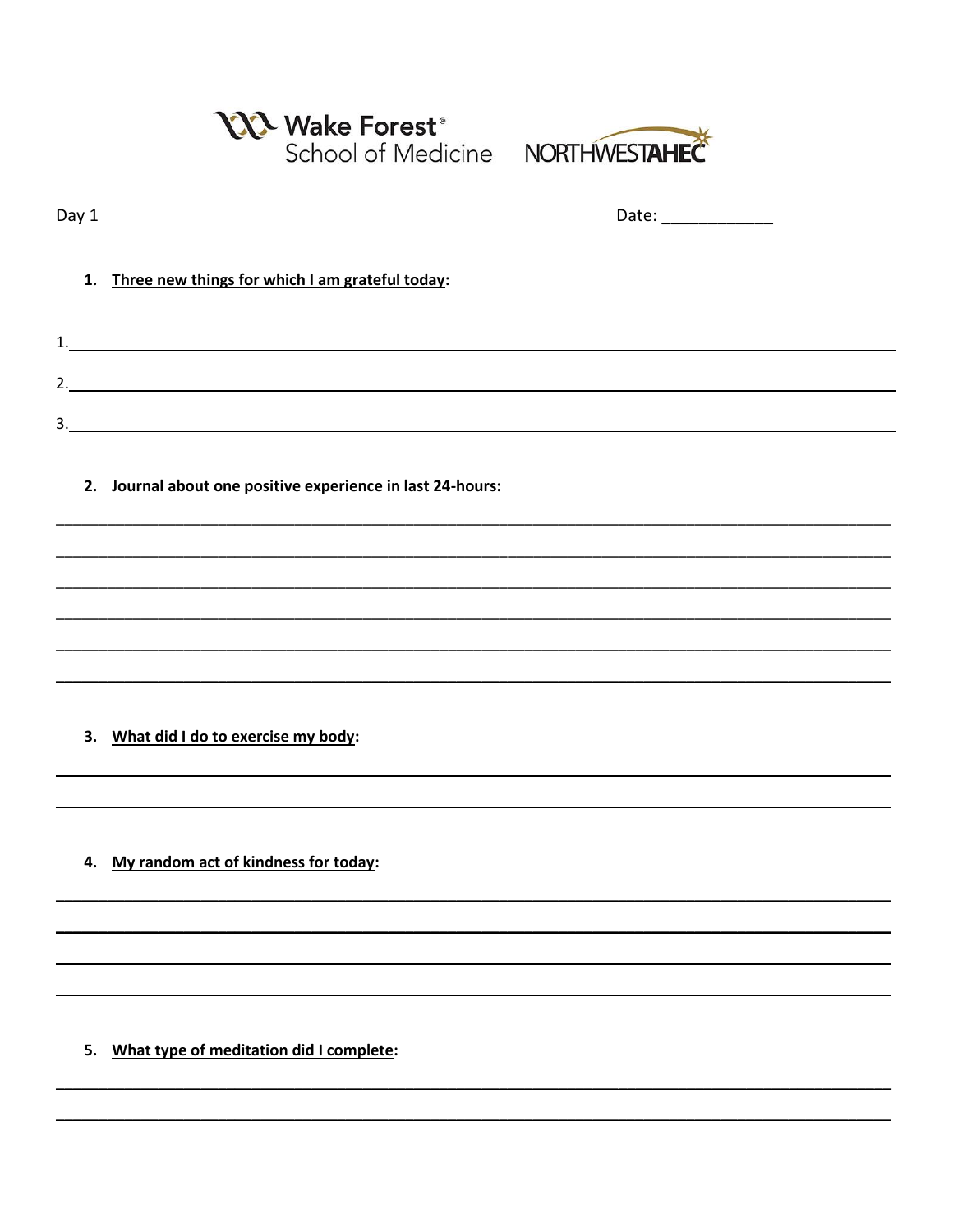|       | Wake Forest <sup>®</sup><br>School of Medicine NORTHWESTAHEC |  |
|-------|--------------------------------------------------------------|--|
| Day 2 |                                                              |  |
|       | 1. Three new things for which I am grateful today:           |  |
|       | 1.                                                           |  |
|       | 2.                                                           |  |
|       | 2. Journal about one positive experience in last 24-hours:   |  |
|       | 3. What did I do to exercise my body:                        |  |
|       | 4. My random act of kindness for today:                      |  |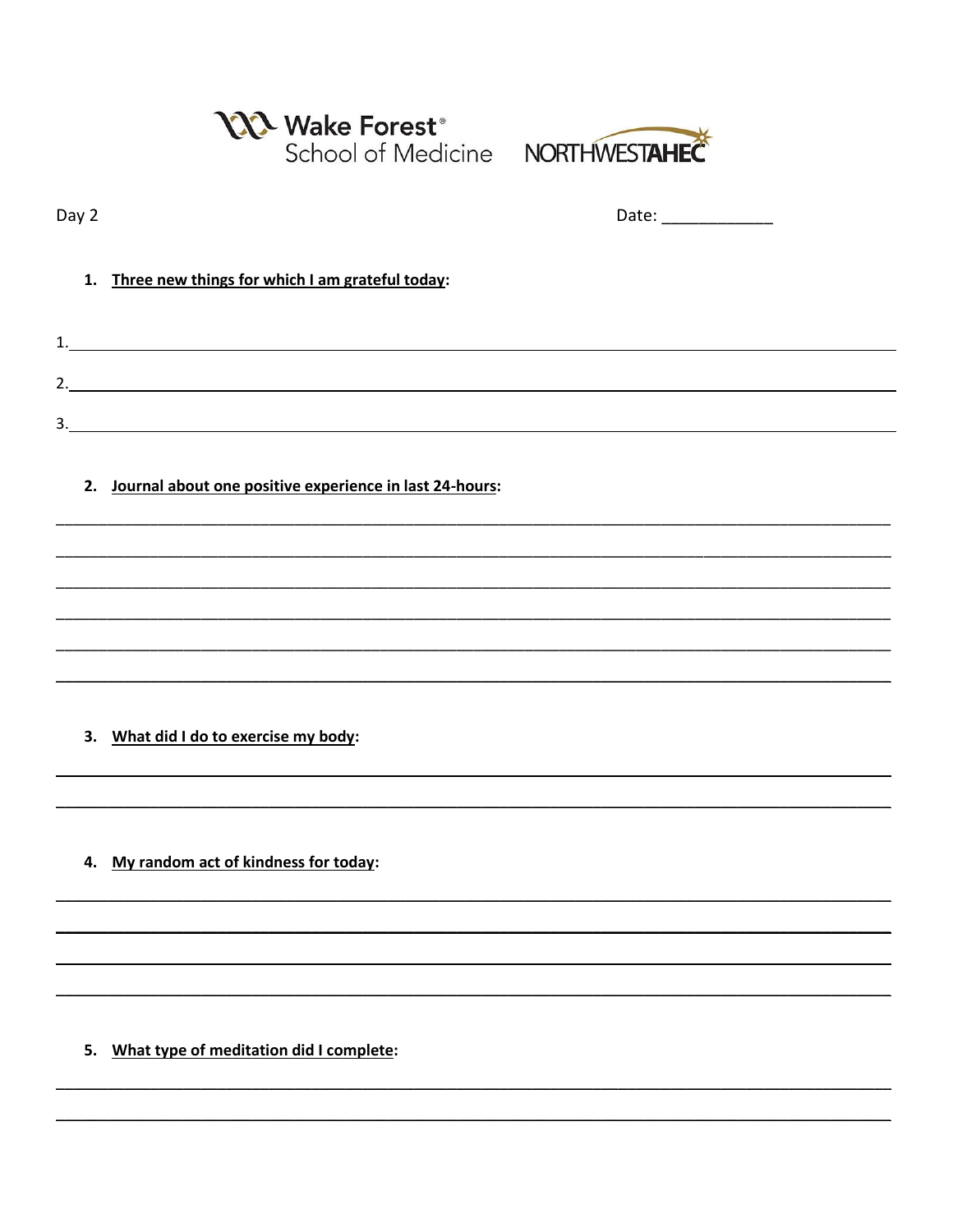|       | N Wake Forest <sup>®</sup><br>School of Medicine NORTHWESTAHEC |  |
|-------|----------------------------------------------------------------|--|
| Day 3 |                                                                |  |
|       | 1. Three new things for which I am grateful today:             |  |
|       |                                                                |  |
|       | 2.                                                             |  |
|       | 2. Journal about one positive experience in last 24-hours:     |  |
|       |                                                                |  |
|       |                                                                |  |
|       | 3. What did I do to exercise my body:                          |  |
|       | 4. My random act of kindness for today:                        |  |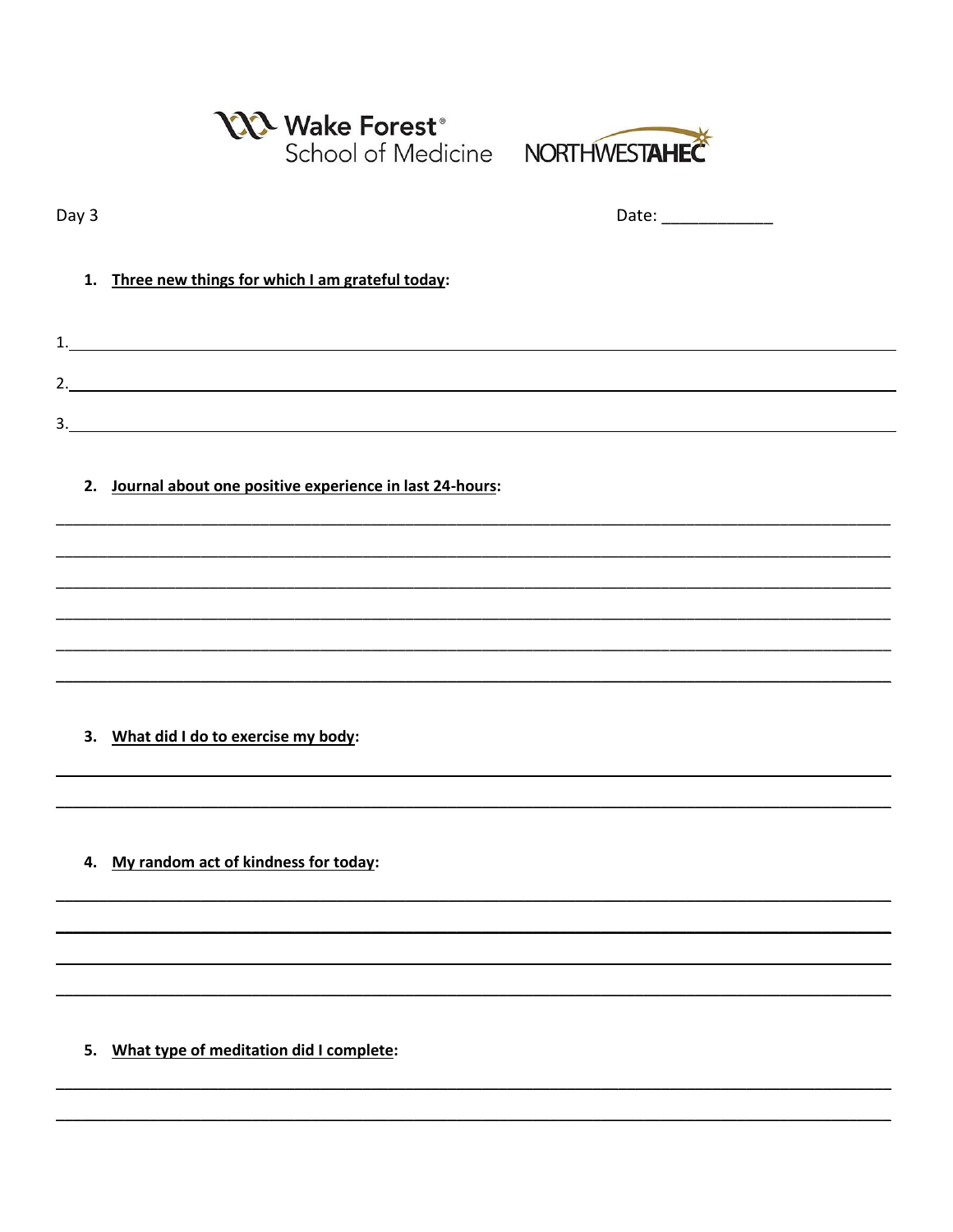|       | N Wake Forest <sup>®</sup><br>School of Medicine NORTHWESTAHEC |                       |
|-------|----------------------------------------------------------------|-----------------------|
| Day 4 |                                                                | Date: _______________ |
|       | 1. Three new things for which I am grateful today:             |                       |
|       |                                                                |                       |
|       | 2.<br>3.                                                       |                       |
|       | 2. Journal about one positive experience in last 24-hours:     |                       |
|       |                                                                |                       |
|       |                                                                |                       |
|       | 3. What did I do to exercise my body:                          |                       |
|       | 4. My random act of kindness for today:                        |                       |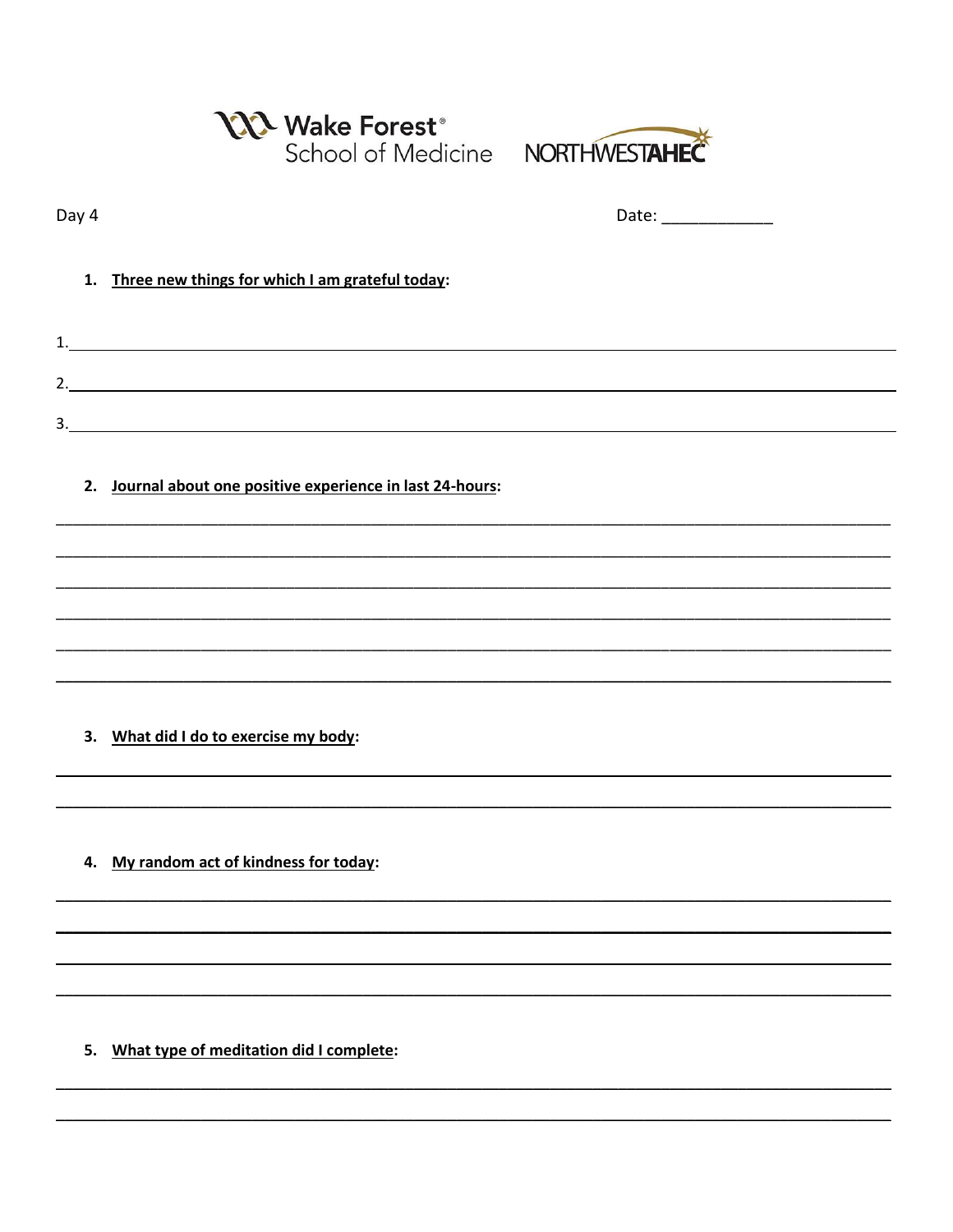|       | Newake Forest <sup>®</sup><br>School of Medicine NORTHWESTAHEC |  |
|-------|----------------------------------------------------------------|--|
| Day 5 |                                                                |  |
| 1.    | Three new things for which I am grateful today:                |  |
|       | 1.                                                             |  |
|       |                                                                |  |
|       | 2. Journal about one positive experience in last 24-hours:     |  |
|       |                                                                |  |
|       |                                                                |  |
| 3.    | What did I do to exercise my body:                             |  |
|       | 4. My random act of kindness for today:                        |  |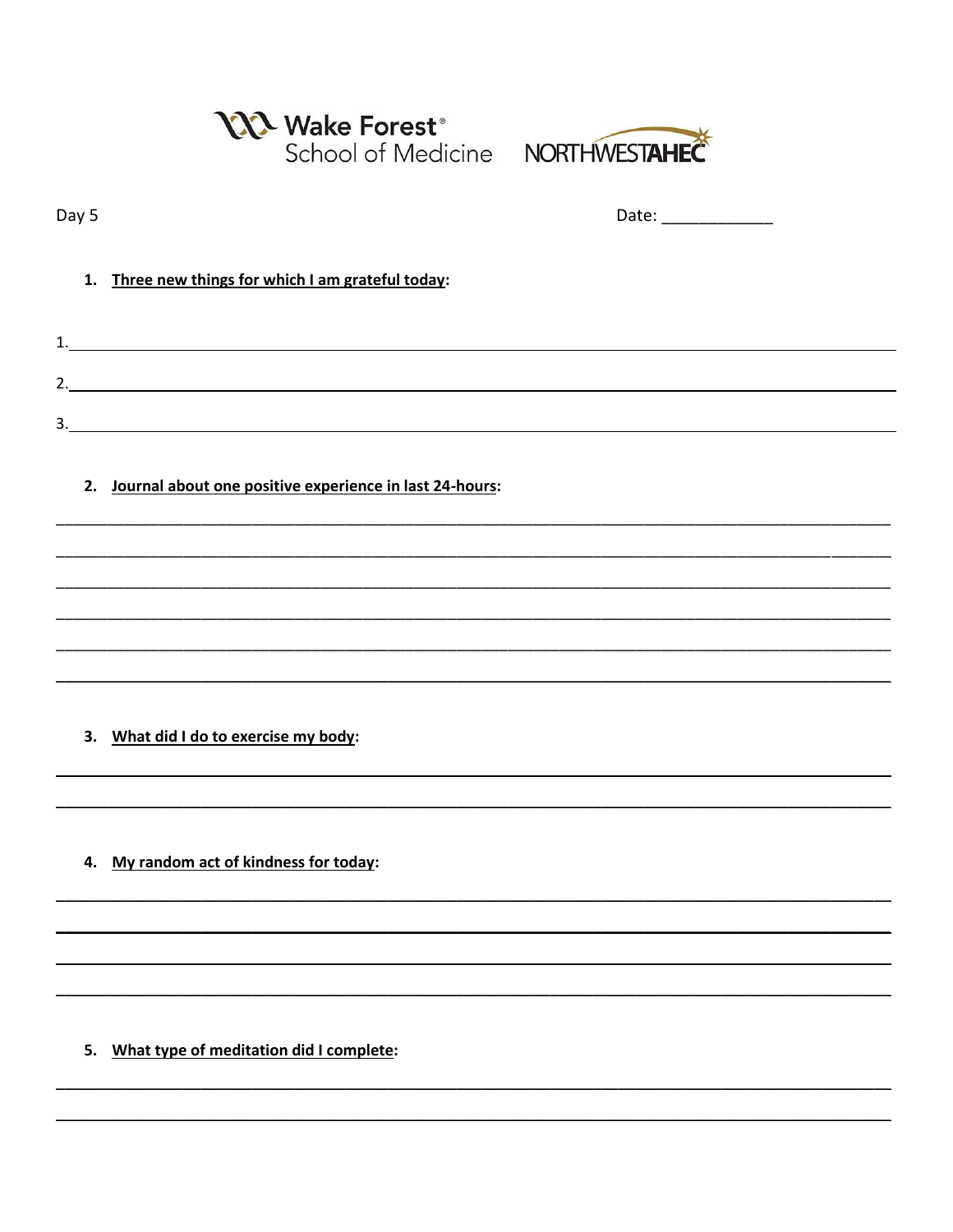|       | <b>N</b> Wake Forest <sup>®</sup><br>School of Medicine NORTHWESTAHEC |                     |
|-------|-----------------------------------------------------------------------|---------------------|
| Day 6 |                                                                       | Date: _____________ |
| 1.    | Three new things for which I am grateful today:                       |                     |
|       |                                                                       |                     |
|       | 2.                                                                    |                     |
|       | 2. Journal about one positive experience in last 24-hours:            |                     |
|       |                                                                       |                     |
|       | 3. What did I do to exercise my body:                                 |                     |
|       |                                                                       |                     |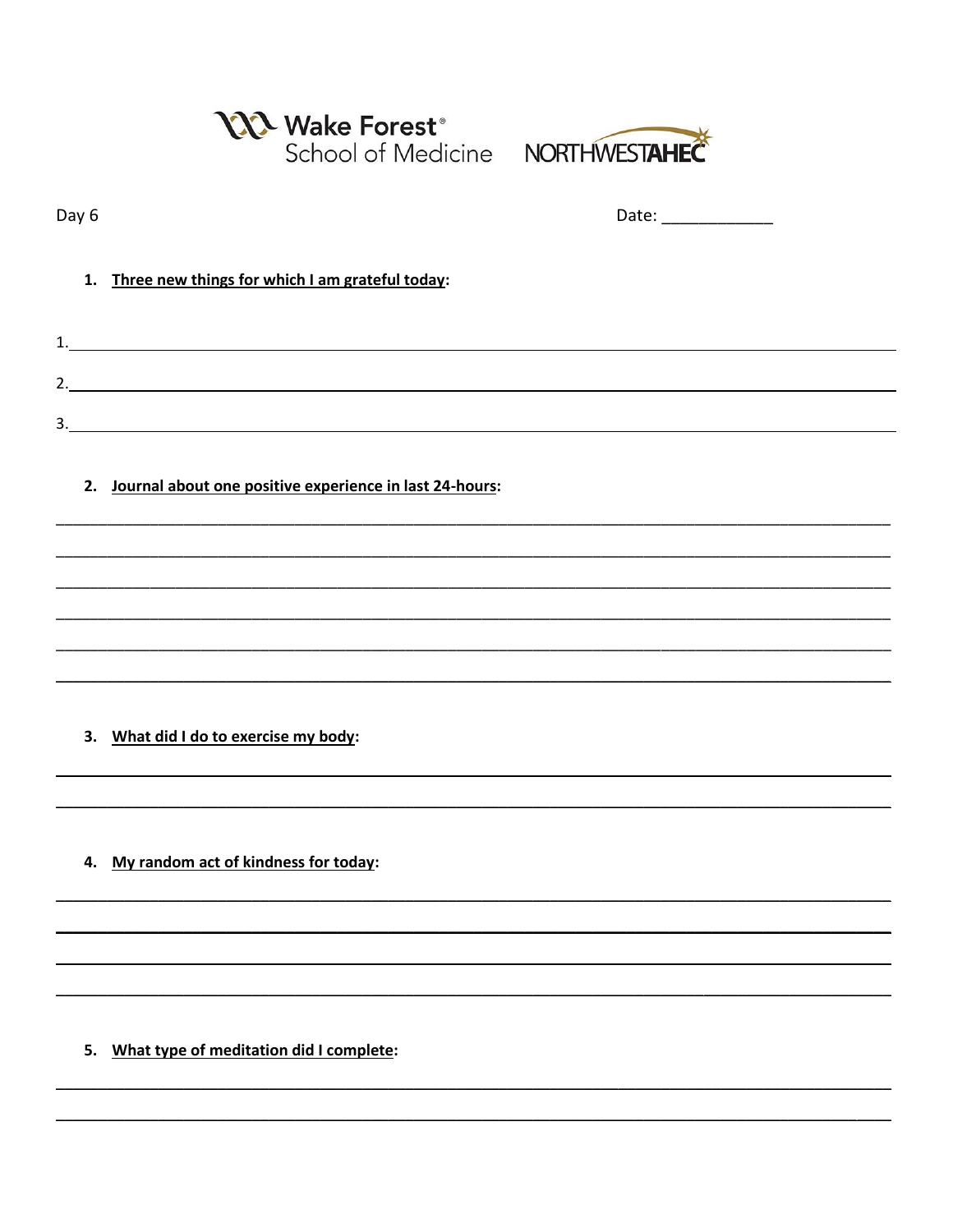|       | N Wake Forest <sup>®</sup><br>School of Medicine NORTHWESTAHEC                                 |                      |
|-------|------------------------------------------------------------------------------------------------|----------------------|
| Day 7 |                                                                                                | Date: ______________ |
|       | 1. Three new things for which I am grateful today:                                             |                      |
|       | $\begin{array}{c} \n \begin{array}{c} \n 1. & \longrightarrow & \n \end{array} \n \end{array}$ |                      |
|       | 3.                                                                                             |                      |
|       | 2. Journal about one positive experience in last 24-hours:                                     |                      |
|       |                                                                                                |                      |
|       |                                                                                                |                      |
|       | 3. What did I do to exercise my body:                                                          |                      |
|       | 4. My random act of kindness for today:                                                        |                      |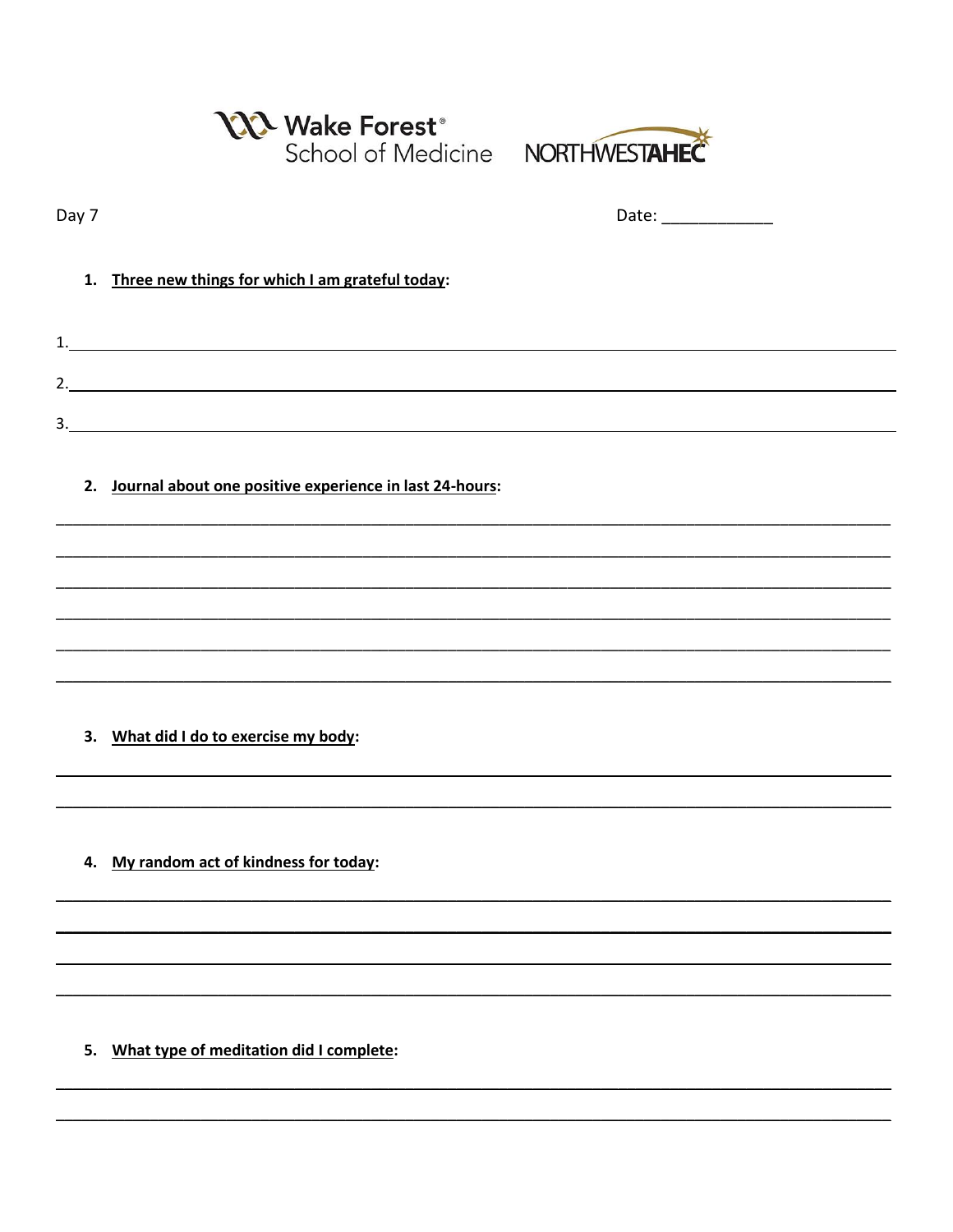|       | <b>NA Wake Forest</b> ®<br>School of Medicine NORTHWESTAHEC |  |
|-------|-------------------------------------------------------------|--|
| Day 8 |                                                             |  |
| 1.    | Three new things for which I am grateful today:             |  |
|       |                                                             |  |
|       |                                                             |  |
|       |                                                             |  |
|       | 2. Journal about one positive experience in last 24-hours:  |  |
|       |                                                             |  |
|       |                                                             |  |
|       |                                                             |  |
|       |                                                             |  |
|       | 3. What did I do to exercise my body:                       |  |
|       |                                                             |  |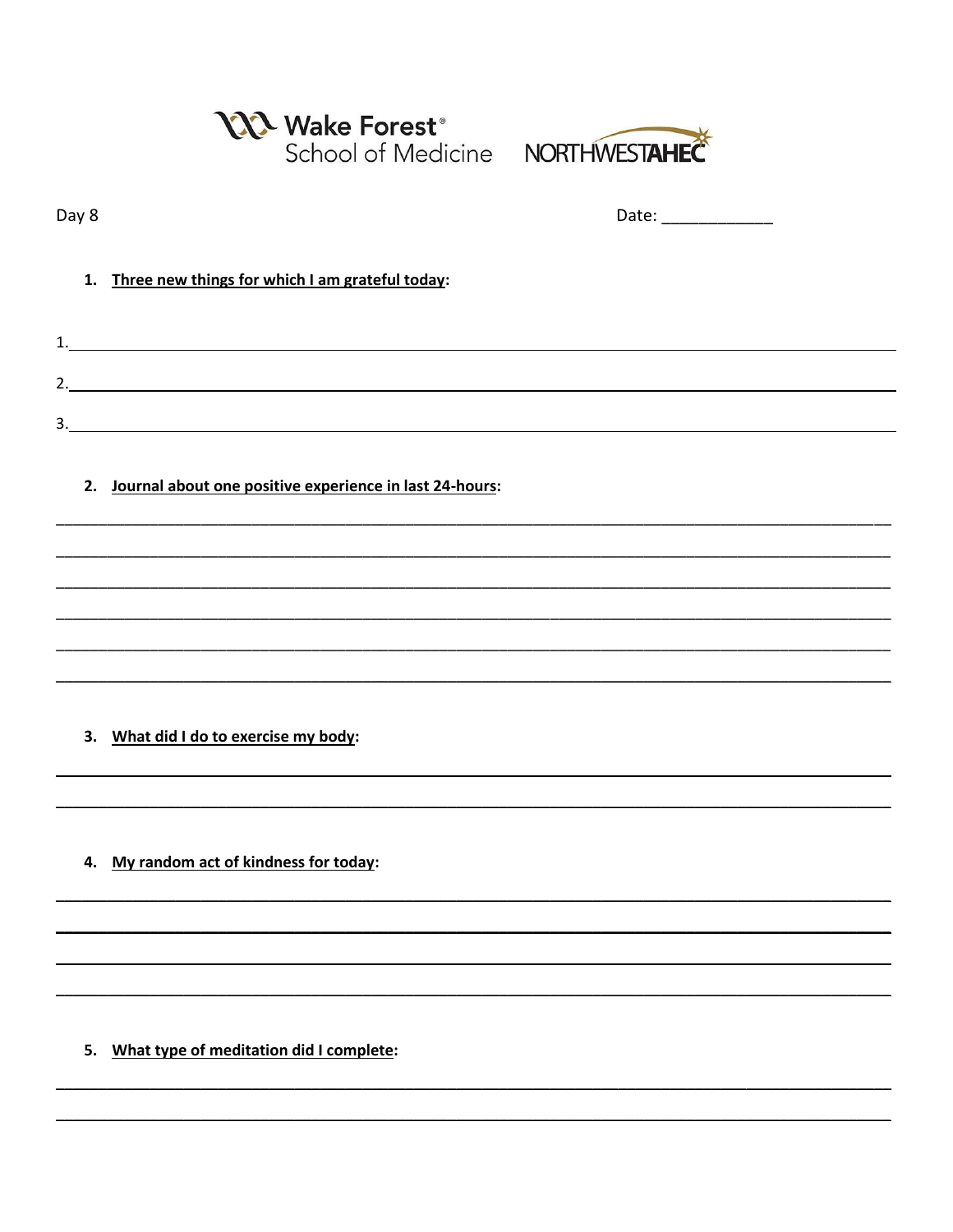|       | Wake Forest <sup>®</sup><br>School of Medicine NORTHWESTAHEC |                       |
|-------|--------------------------------------------------------------|-----------------------|
| Day 9 |                                                              | Date: _______________ |
| 1.    | Three new things for which I am grateful today:              |                       |
|       |                                                              |                       |
|       | 2.                                                           |                       |
|       |                                                              |                       |
|       | 2. Journal about one positive experience in last 24-hours:   |                       |
|       |                                                              |                       |
|       |                                                              |                       |
|       |                                                              |                       |
|       | 3. What did I do to exercise my body:                        |                       |
|       |                                                              |                       |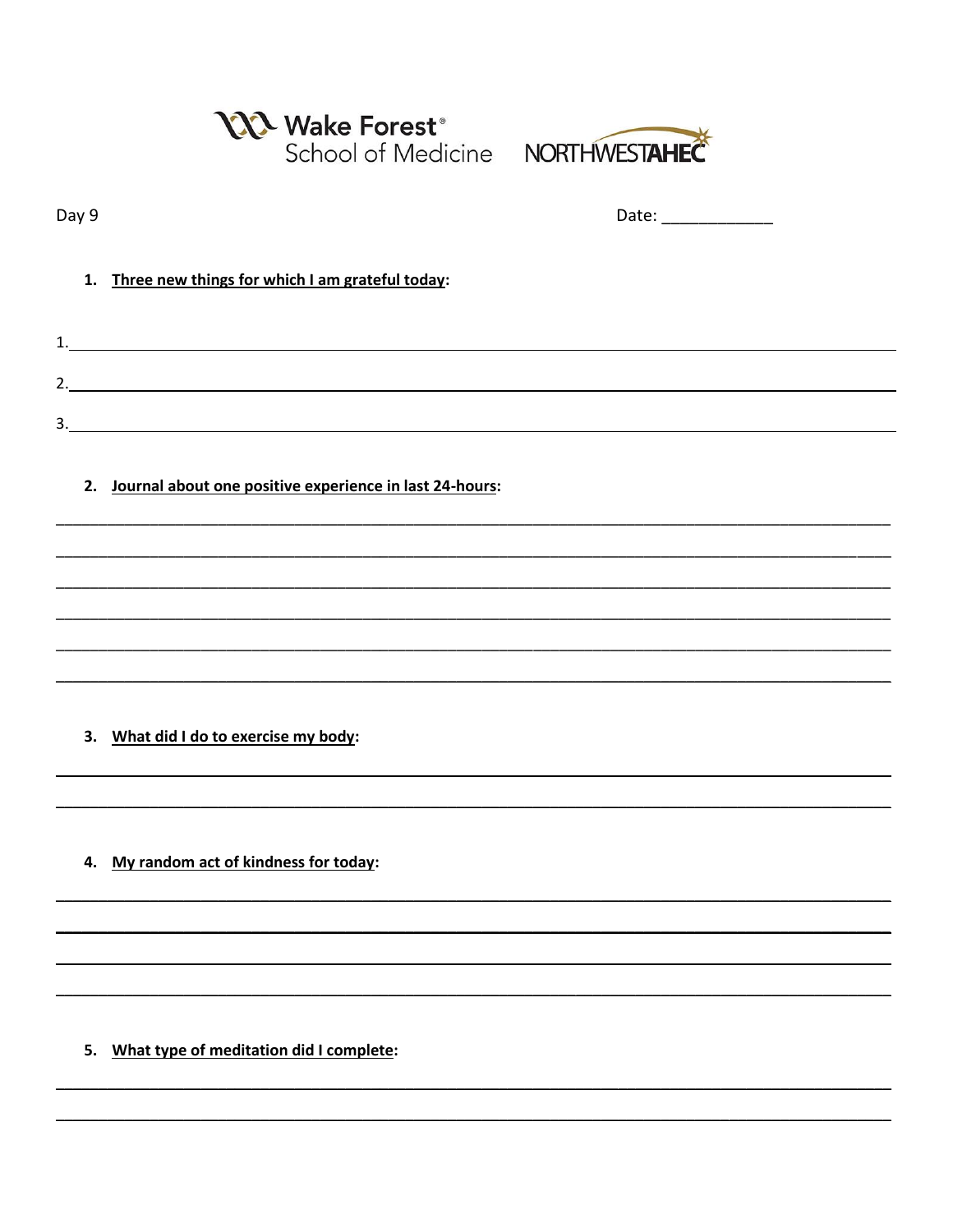|        | <b>N</b> Wake Forest <sup>®</sup><br>School of Medicine NORTHWESTAHEC |                     |  |
|--------|-----------------------------------------------------------------------|---------------------|--|
| Day 10 |                                                                       | Date: _____________ |  |
| 1.     | Three new things for which I am grateful today:                       |                     |  |
|        |                                                                       |                     |  |
|        | 2.                                                                    |                     |  |
|        |                                                                       |                     |  |
| 2.     | Journal about one positive experience in last 24-hours:               |                     |  |
|        |                                                                       |                     |  |
|        |                                                                       |                     |  |
|        |                                                                       |                     |  |
|        |                                                                       |                     |  |
|        |                                                                       |                     |  |

4. My random act of kindness for today: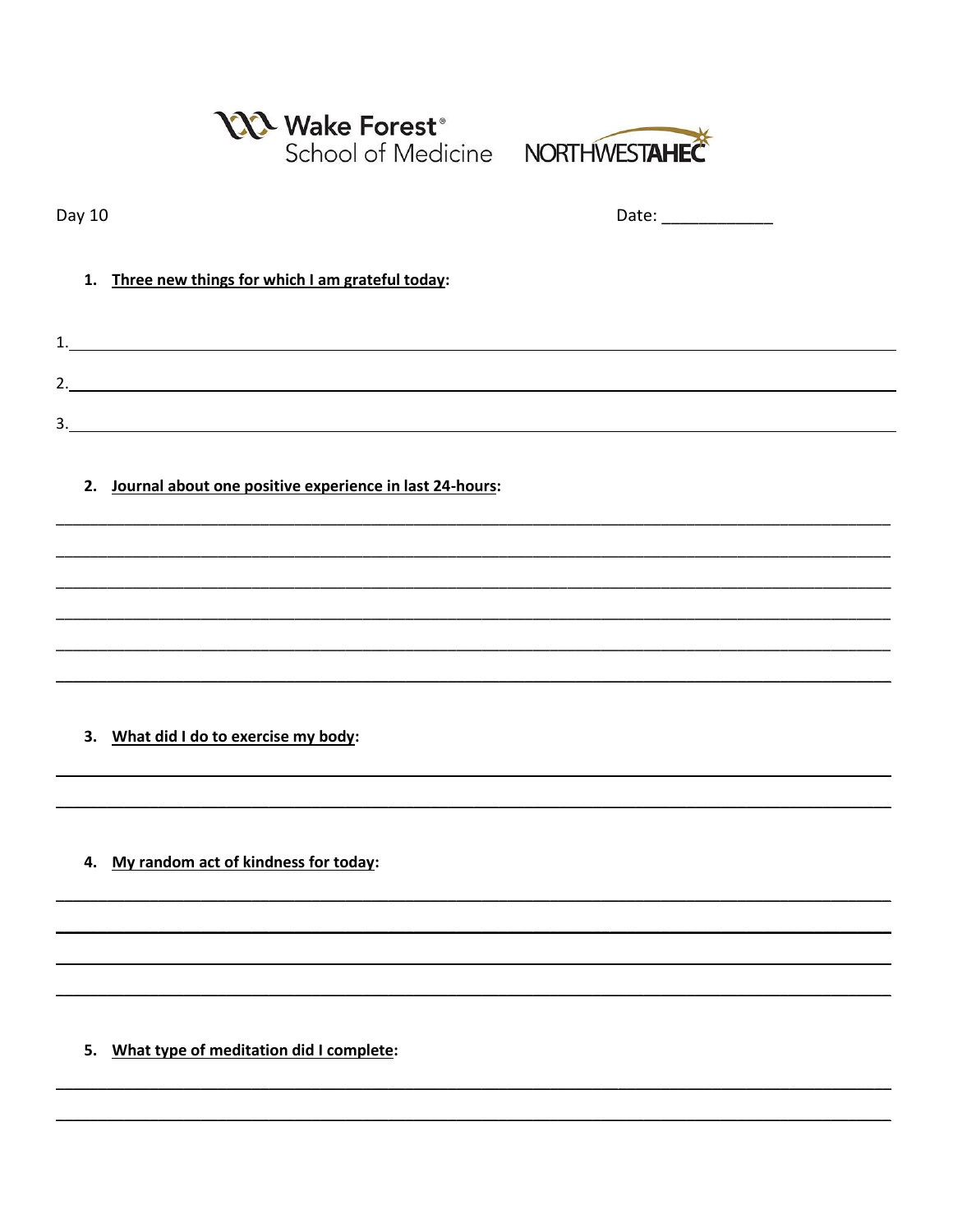|        | <b>N</b> Wake Forest <sup>®</sup><br>School of Medicine NORTHWESTAHEC |                        |  |
|--------|-----------------------------------------------------------------------|------------------------|--|
| Day 11 |                                                                       | Date: ________________ |  |
| 1.     | Three new things for which I am grateful today:                       |                        |  |
|        |                                                                       |                        |  |
|        |                                                                       |                        |  |
|        | 2. Journal about one positive experience in last 24-hours:            |                        |  |
|        |                                                                       |                        |  |
|        |                                                                       |                        |  |
|        |                                                                       |                        |  |
| 3.     | What did I do to exercise my body:                                    |                        |  |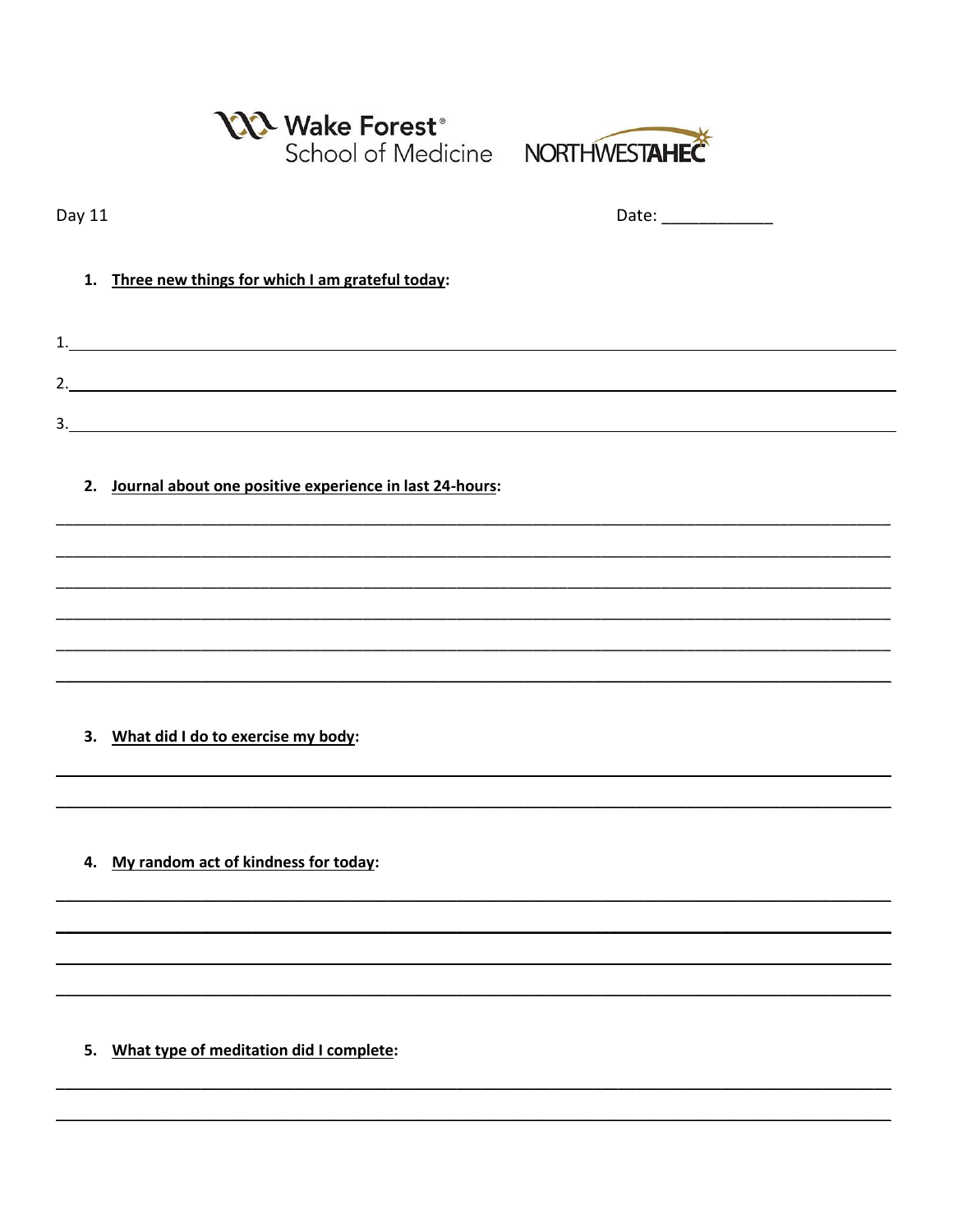|        | Nake Forest <sup>®</sup><br>School of Medicine NORTHWESTAHEC |                      |
|--------|--------------------------------------------------------------|----------------------|
| Day 12 |                                                              | Date: ______________ |
| 1.     | Three new things for which I am grateful today:              |                      |
| 1.     |                                                              |                      |
|        |                                                              |                      |
|        |                                                              |                      |
|        | 2. Journal about one positive experience in last 24-hours:   |                      |
|        |                                                              |                      |
|        |                                                              |                      |
|        |                                                              |                      |
|        |                                                              |                      |
|        | 3. What did I do to exercise my body:                        |                      |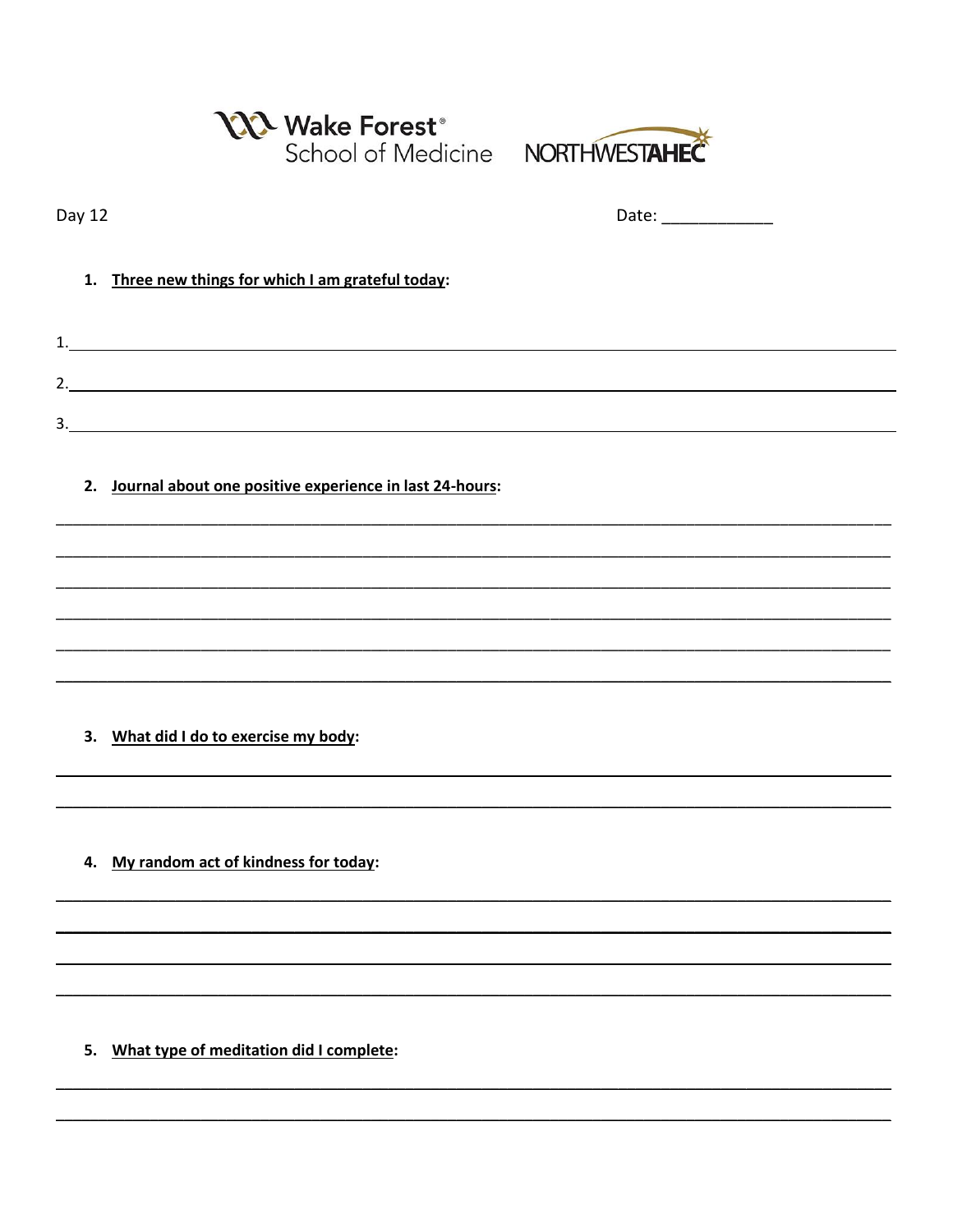|        | Ne Wake Forest <sup>®</sup><br>School of Medicine NORTHWESTAHEC |                      |
|--------|-----------------------------------------------------------------|----------------------|
| Day 13 |                                                                 | Date: ______________ |
| 1.     | Three new things for which I am grateful today:                 |                      |
|        |                                                                 |                      |
|        | 2. $\qquad \qquad$                                              |                      |
|        | 3.                                                              |                      |
|        | 2. Journal about one positive experience in last 24-hours:      |                      |
|        |                                                                 |                      |
|        |                                                                 |                      |
|        |                                                                 |                      |
|        |                                                                 |                      |
| 3.     | What did I do to exercise my body:                              |                      |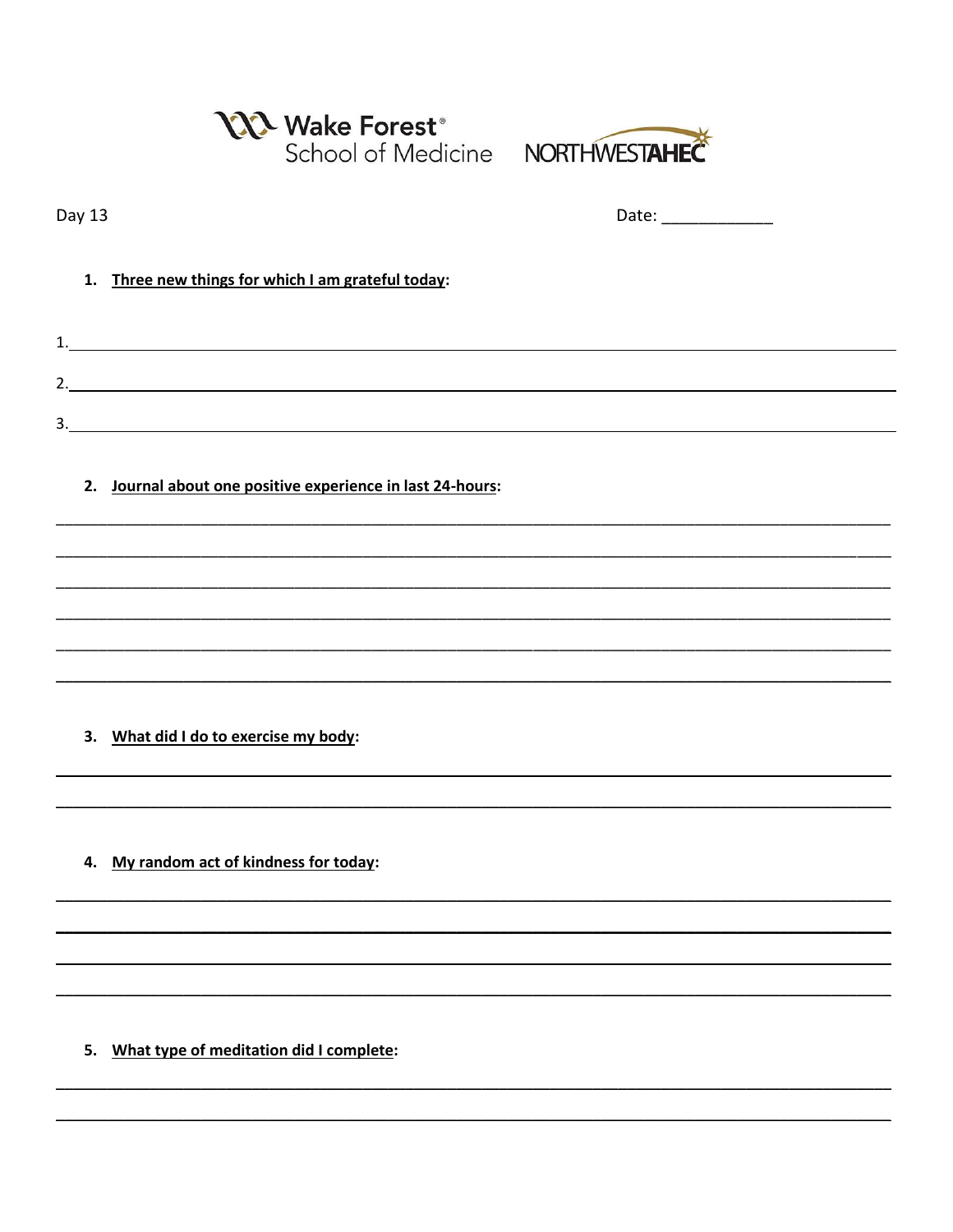|        | N Wake Forest <sup>®</sup><br>School of Medicine NORTHWESTAHEC                                                                                                                                                                       |                                                                                                                                                                                                                                |  |
|--------|--------------------------------------------------------------------------------------------------------------------------------------------------------------------------------------------------------------------------------------|--------------------------------------------------------------------------------------------------------------------------------------------------------------------------------------------------------------------------------|--|
| Day 14 |                                                                                                                                                                                                                                      | Date: the contract of the contract of the contract of the contract of the contract of the contract of the contract of the contract of the contract of the contract of the contract of the contract of the contract of the cont |  |
| 1.     | Three new things for which I am grateful today:                                                                                                                                                                                      |                                                                                                                                                                                                                                |  |
| 1.     | <u> 1989 - Johann John Stone, markin film yn y brening yn y brening yn y brening y brening yn y brening y brenin</u>                                                                                                                 |                                                                                                                                                                                                                                |  |
|        |                                                                                                                                                                                                                                      |                                                                                                                                                                                                                                |  |
|        | 3. <u>In the contract of the contract of the contract of the contract of the contract of the contract of the contract of the contract of the contract of the contract of the contract of the contract of the contract of the con</u> |                                                                                                                                                                                                                                |  |
|        | 2. Journal about one positive experience in last 24-hours:                                                                                                                                                                           |                                                                                                                                                                                                                                |  |
|        |                                                                                                                                                                                                                                      |                                                                                                                                                                                                                                |  |
|        |                                                                                                                                                                                                                                      |                                                                                                                                                                                                                                |  |
|        |                                                                                                                                                                                                                                      |                                                                                                                                                                                                                                |  |
|        |                                                                                                                                                                                                                                      |                                                                                                                                                                                                                                |  |
|        | 3. What did I do to exercise my body:                                                                                                                                                                                                |                                                                                                                                                                                                                                |  |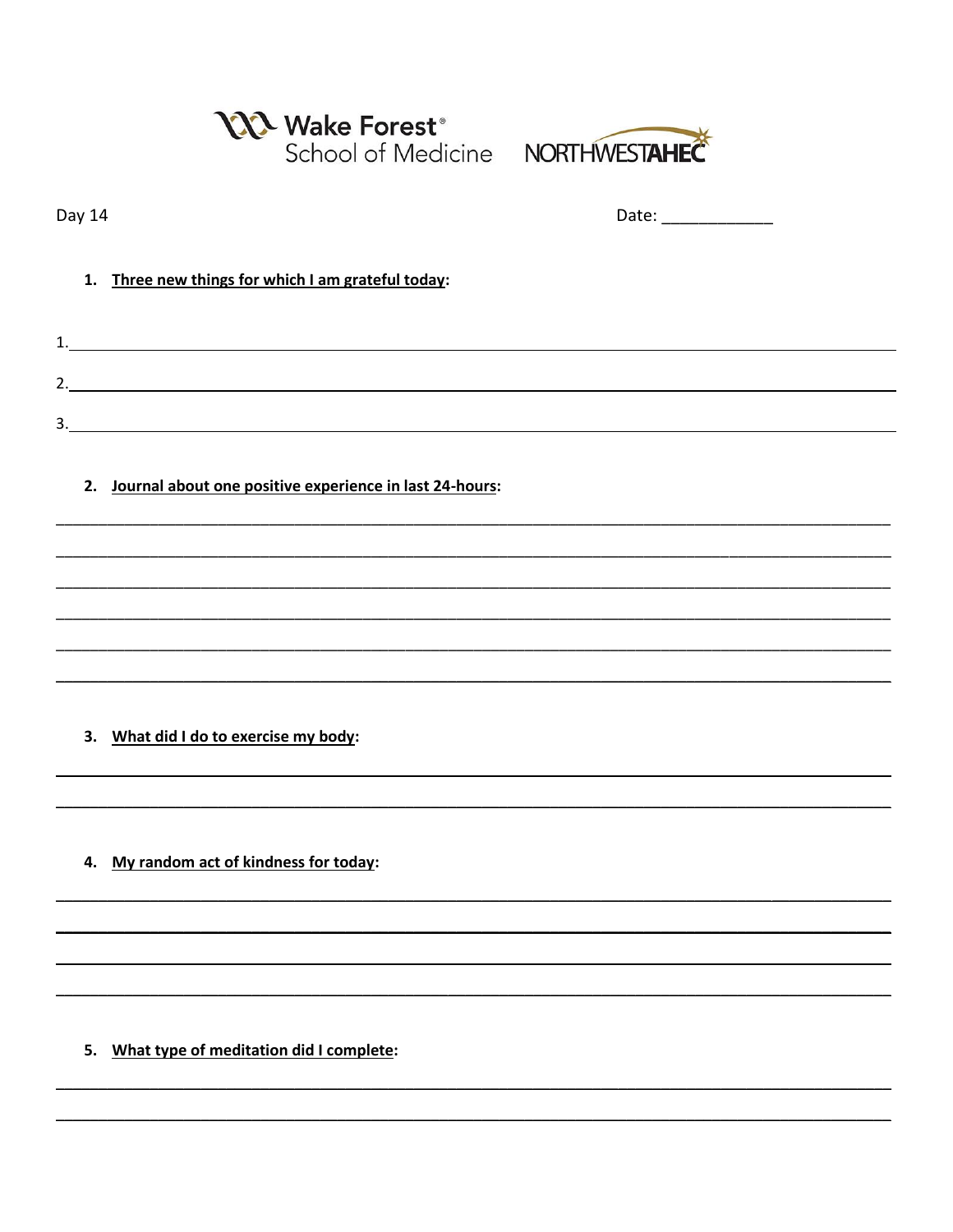|        | <b>N</b> Wake Forest <sup>®</sup><br>School of Medicine NORTHWESTAHEC |                      |
|--------|-----------------------------------------------------------------------|----------------------|
| Day 15 |                                                                       | Date: ______________ |
| 1.     | Three new things for which I am grateful today:                       |                      |
|        |                                                                       |                      |
|        | 2.                                                                    |                      |
|        | 3.                                                                    |                      |
|        | 2. Journal about one positive experience in last 24-hours:            |                      |
|        |                                                                       |                      |
|        |                                                                       |                      |
|        |                                                                       |                      |
|        |                                                                       |                      |
|        |                                                                       |                      |

4. My random act of kindness for today: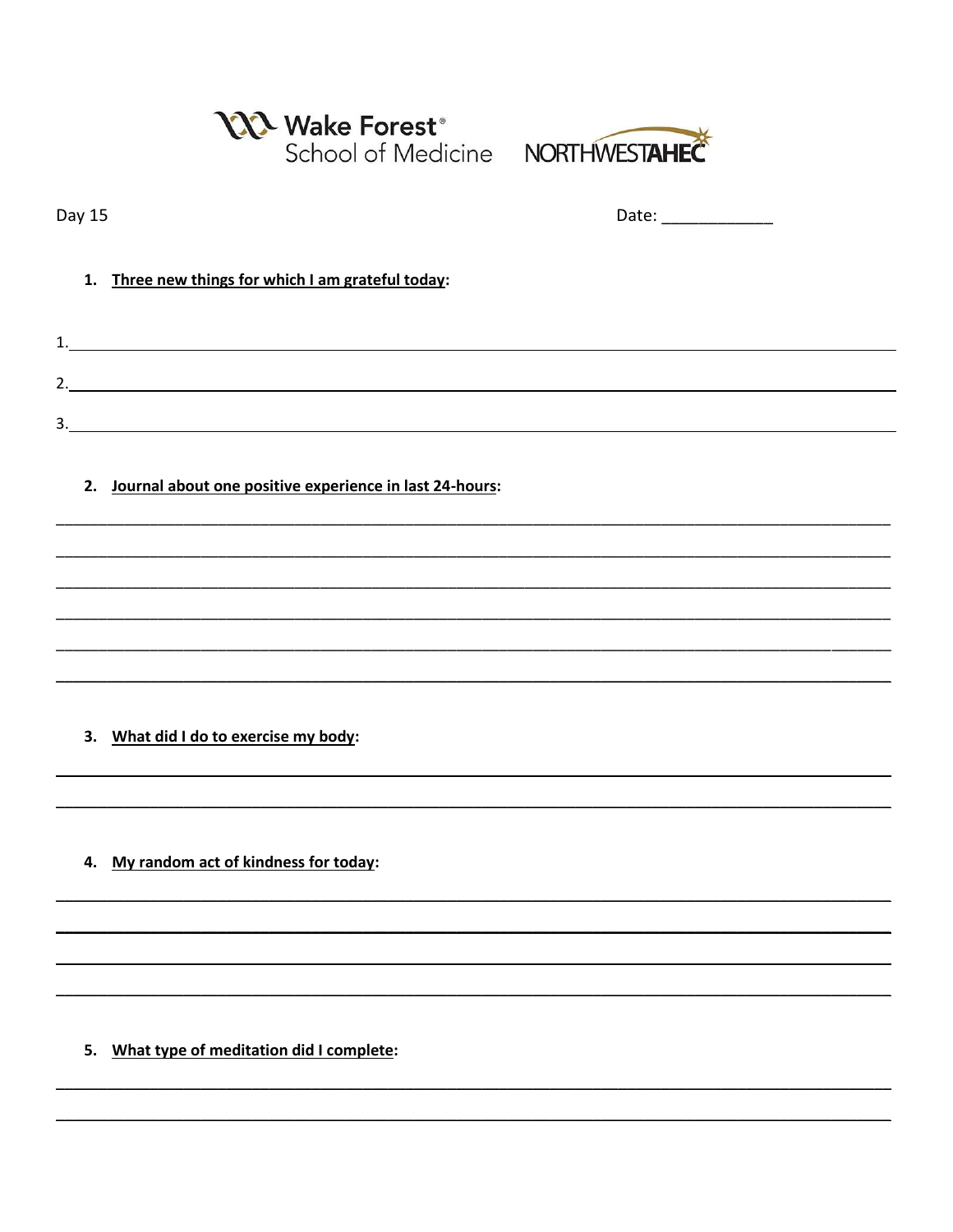|        | <b>N</b> Wake Forest <sup>®</sup><br>School of Medicine NORTHWESTAHEC |                     |  |
|--------|-----------------------------------------------------------------------|---------------------|--|
| Day 16 |                                                                       | Date: _____________ |  |
| 1.     | Three new things for which I am grateful today:                       |                     |  |
|        |                                                                       |                     |  |
|        | 2.                                                                    |                     |  |
|        |                                                                       |                     |  |
| 2.     | Journal about one positive experience in last 24-hours:               |                     |  |
|        |                                                                       |                     |  |
|        |                                                                       |                     |  |
|        |                                                                       |                     |  |
|        |                                                                       |                     |  |

4. My random act of kindness for today: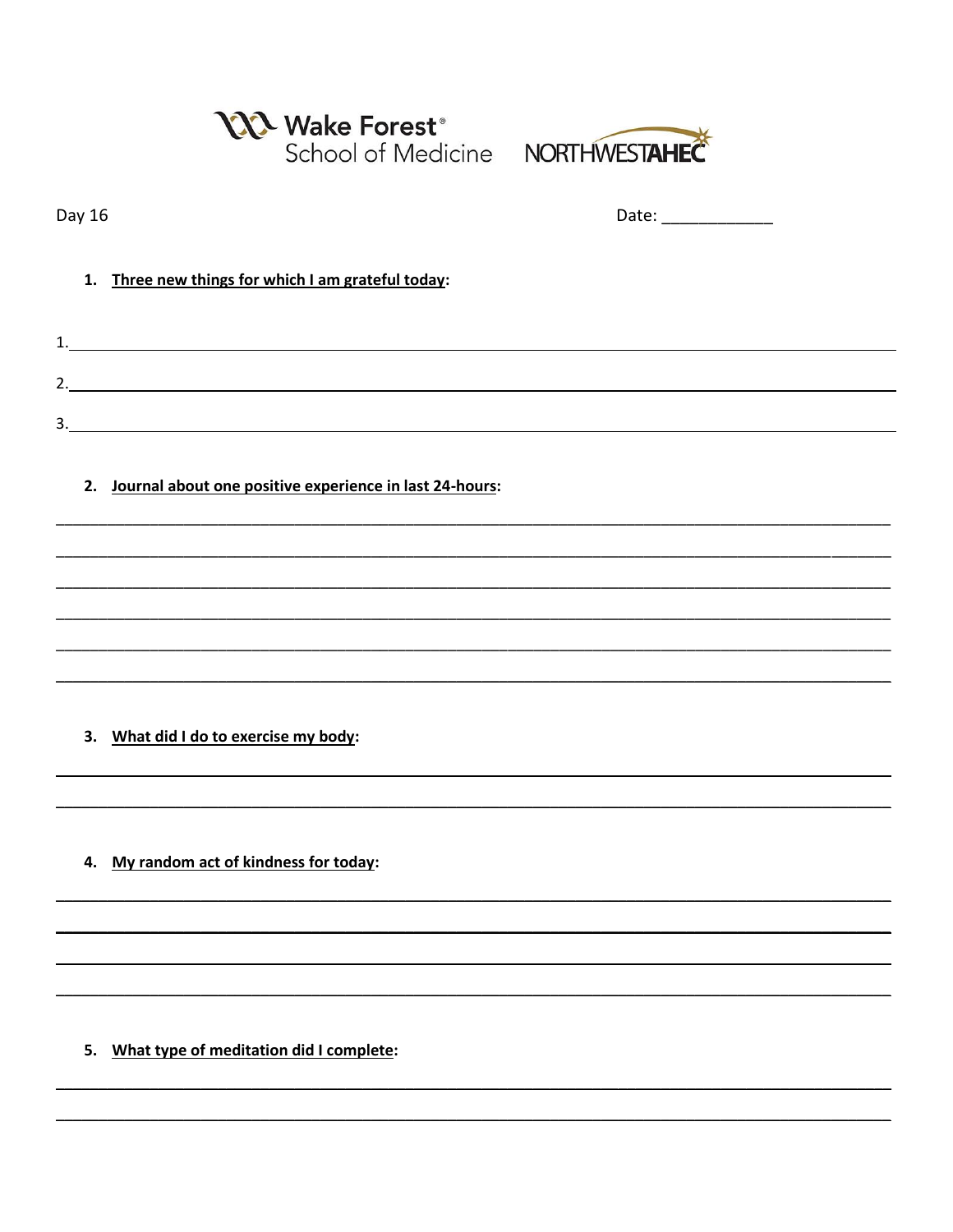|        | N Wake Forest <sup>®</sup><br>School of Medicine NORTHWESTAHEC |                     |  |
|--------|----------------------------------------------------------------|---------------------|--|
| Day 17 |                                                                | Date: _____________ |  |
| 1.     | Three new things for which I am grateful today:                |                     |  |
|        |                                                                |                     |  |
|        | 2.                                                             |                     |  |
|        |                                                                |                     |  |
|        | 2. Journal about one positive experience in last 24-hours:     |                     |  |
|        |                                                                |                     |  |
|        |                                                                |                     |  |
|        |                                                                |                     |  |
|        |                                                                |                     |  |
| 3.     | What did I do to exercise my body:                             |                     |  |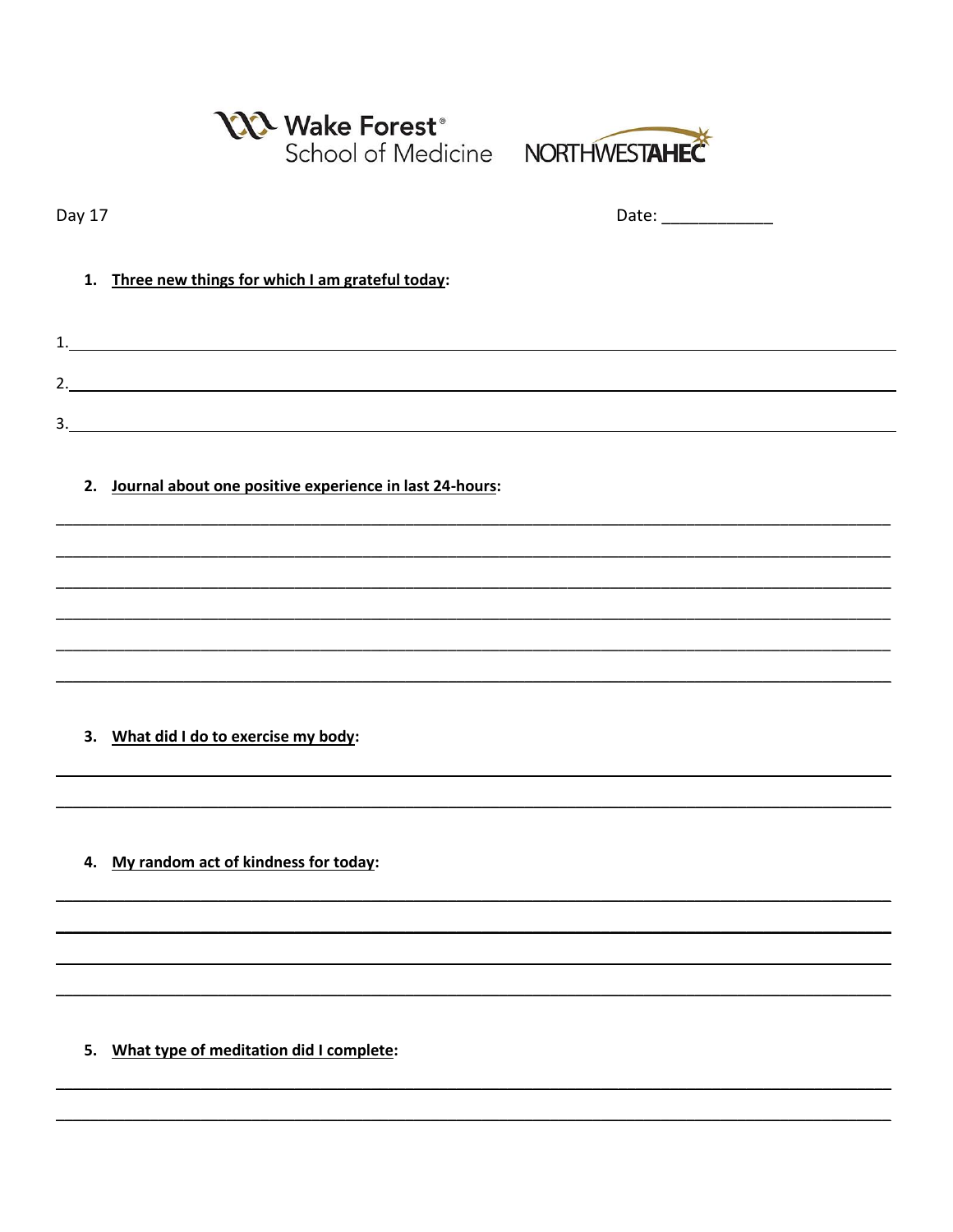|        | <b>N</b> Wake Forest <sup>®</sup><br>School of Medicine NORTHWESTAHEC |                      |
|--------|-----------------------------------------------------------------------|----------------------|
| Day 18 |                                                                       | Date: ______________ |
| 1.     | Three new things for which I am grateful today:                       |                      |
|        |                                                                       |                      |
|        |                                                                       |                      |
|        |                                                                       |                      |
|        | 2. Journal about one positive experience in last 24-hours:            |                      |
|        |                                                                       |                      |
|        |                                                                       |                      |
|        |                                                                       |                      |
|        |                                                                       |                      |
|        |                                                                       |                      |

4. My random act of kindness for today: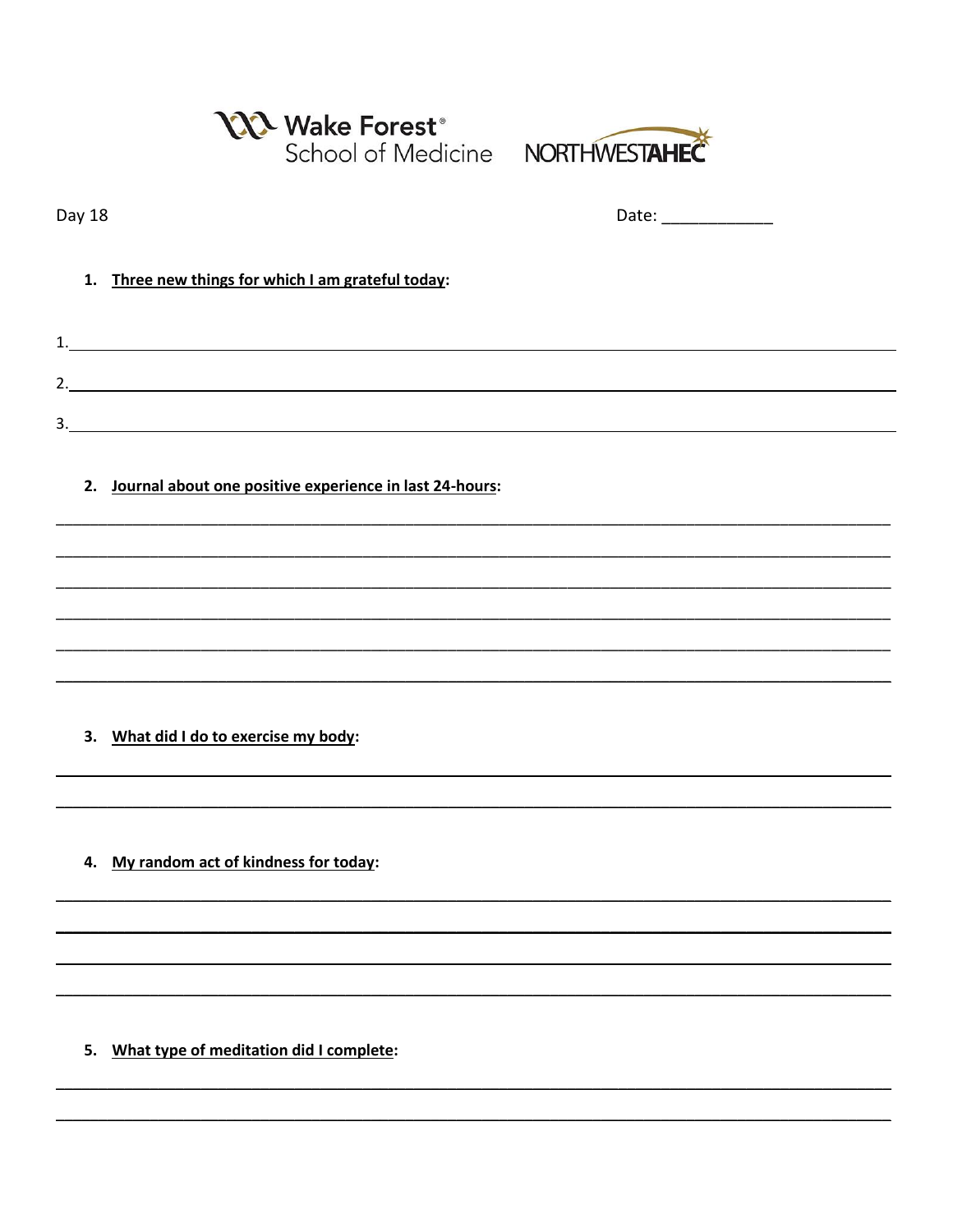|        | <b>NA Wake Forest</b> ®<br>School of Medicine  NORTHWESTAHEC |                     |  |
|--------|--------------------------------------------------------------|---------------------|--|
| Day 19 |                                                              | Date: _____________ |  |
| 1.     | Three new things for which I am grateful today:              |                     |  |
|        |                                                              |                     |  |
|        | 2.                                                           |                     |  |
|        |                                                              |                     |  |
| 2.     | Journal about one positive experience in last 24-hours:      |                     |  |
|        |                                                              |                     |  |
|        |                                                              |                     |  |
|        |                                                              |                     |  |
|        |                                                              |                     |  |

4. My random act of kindness for today: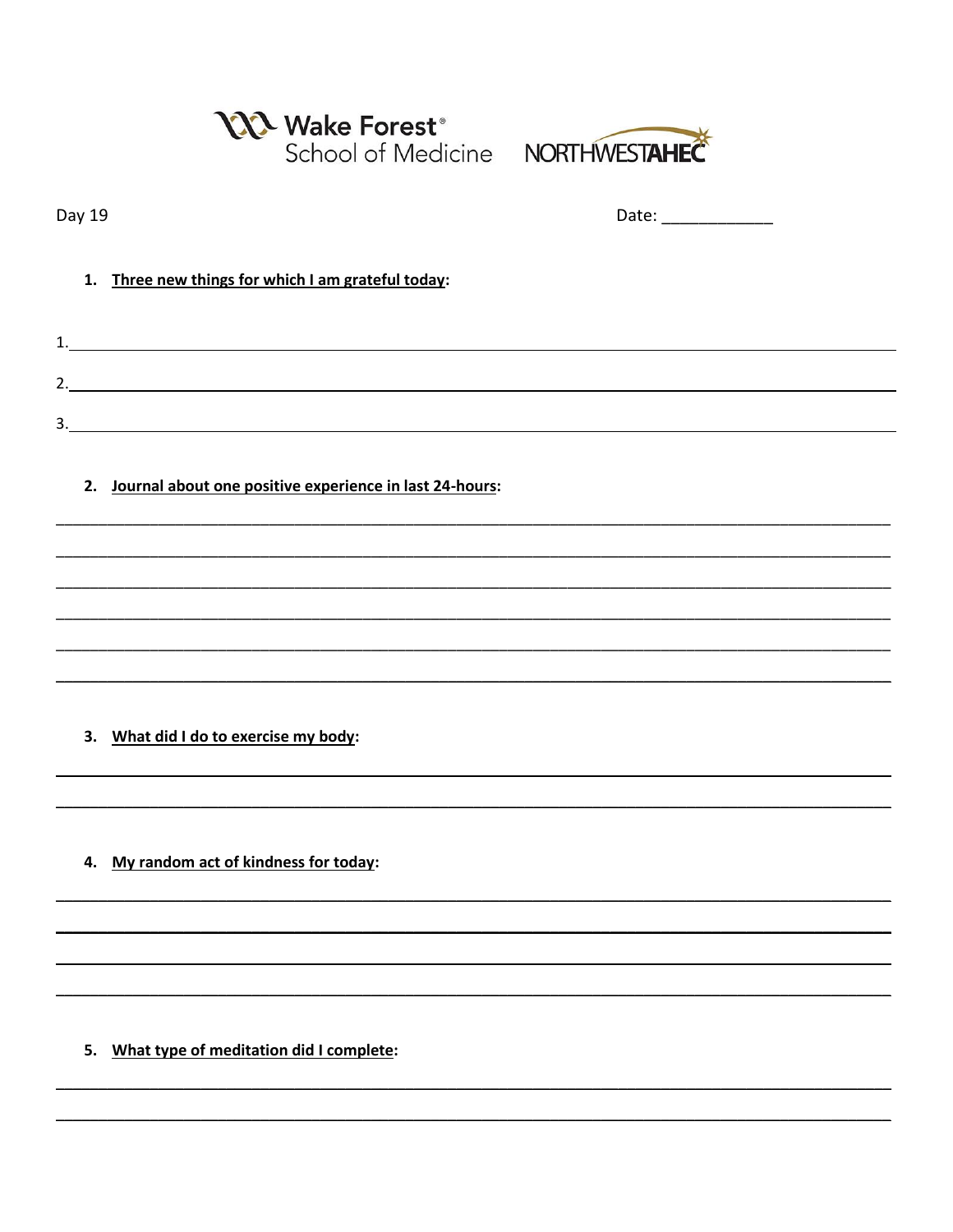|        | <b>122 Wake Forest<sup>®</sup></b><br>School of Medicine NORTHWESTAHEC |                 |  |
|--------|------------------------------------------------------------------------|-----------------|--|
| Day 20 |                                                                        | Date: _________ |  |
| 1.     | Three new things for which I am grateful today:                        |                 |  |
| 1.     | <u> 1980 - Johann Barn, fransk politik (f. 1980)</u>                   |                 |  |
| 2.     | <u> 1980 - Johann Barn, fransk politik (d. 1980)</u>                   |                 |  |
|        | $\overline{\mathbf{3.}}$                                               |                 |  |
| 2.     | Journal about one positive experience in last 24-hours:                |                 |  |
|        |                                                                        |                 |  |

4. My random act of kindness for today: